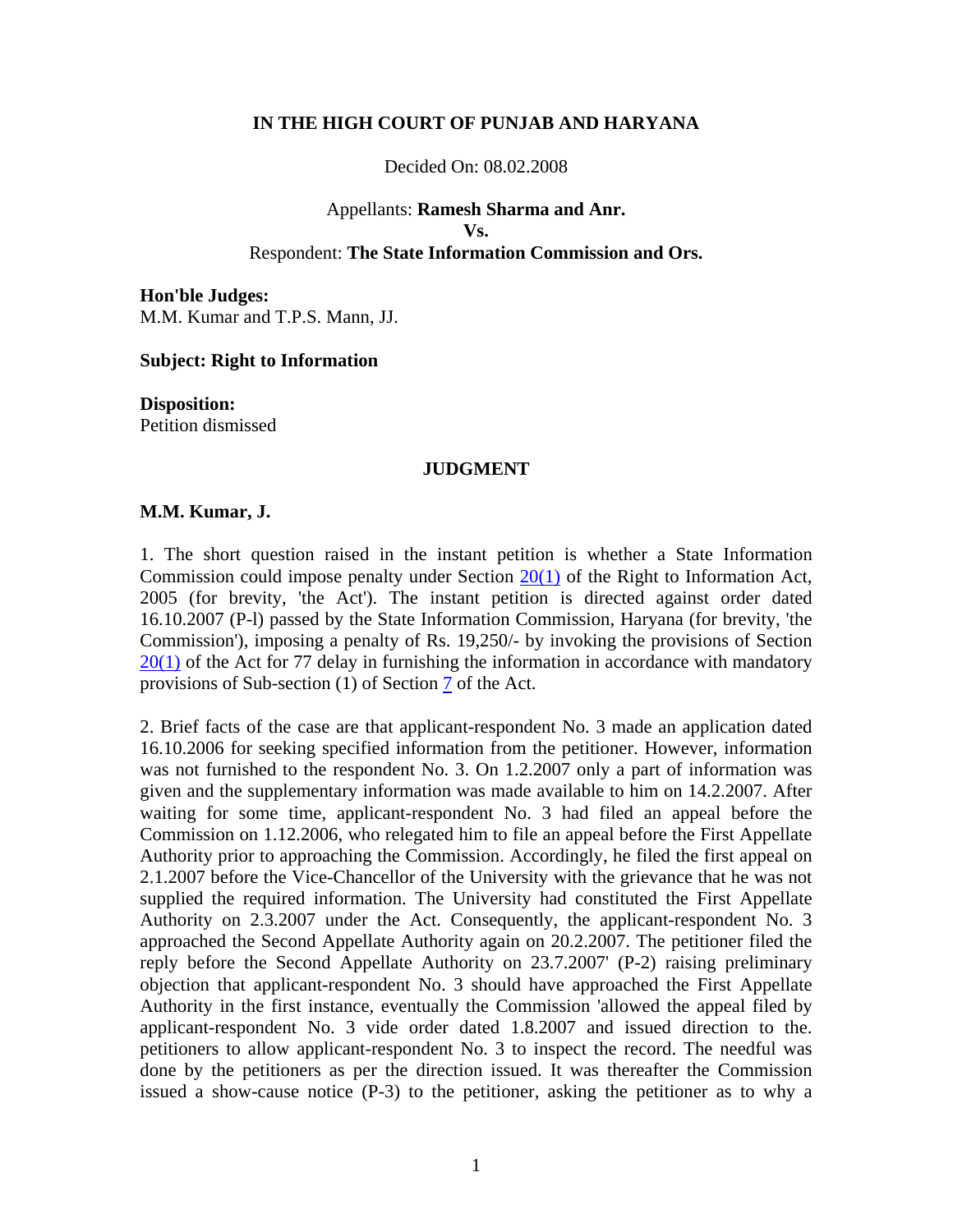penalty @ Rs. 250/- for each day of delay subject to maximum of Rs. 25,000/- in supplying the information be not imposed. The Commission initiated proceeding's under Section  $20(1)$  of the Act. The petitioner filed his reply dated 1.10.2007 (P-4) to the showcause notice. The Commission after detailed examination recorded the finding imposing penalty on the petitioner, the operative part of the order dated 16.10.2007 reads thus:

After hearing the respondent and perusal of the record, it is held that respondent has not been able to show that he had acted diligently or delay occurred due to reasonable cause. In fact, SPIO has acted in most casual manner in processing the application with the result that there has been a delay of 77 days in furnishing the information. A perusal of the record show that the application was sent by SPIO in original to the concerned branch without any instructions for obtaining the information from them. SPIO took no notice of the fact no information had been sent by the concerned branch till 4.12.2006. Even after the receipt of information on 4.122006, it was only on 1.02.2007 that partial information was furnished to the appellant where the information was due to be furnished latest by 16.11.2006 under Sub-section (1) of Section 7 of the Act. Thus, there has been delay of 77 days in furnishing the information. Respondent has not been able to show any reasonable cause for this delay. Therefore, in exercise of powers conferred under Section  $20(1)$  of the RTI Act, a penalty of Rs. 19,250/- for 77 days delay in furnishing the information in terms of Sub-section  $(1)$  of Section  $\overline{7}$  is imposed oh the respondent'. He shall deposit the penalty amount in the Commission's head of Account 0070- Administrative Services-60-Other receipts, DDO Code-0049 within 20 days of the receipt of this order under information to the Commission.

### Announced. To be communicated.

3. Dr. Balram Gupta, learned Senior Advocate has made three submissions before us. Firstly, he has submitted that Sub-section (2) of Section 20 of the Act would not apply unless findings are recorded that the petitioner has been persistently delaying the supply of information and that too without any reasonable cause. According to learned Counsel, it is not that in every case of delay, penalty could be imposed by placing reliance on Subsection 2 of Section 20 of the Act. Secondly, he has submitted that the Commission could not have proceeded against the petitioners without firstly training the public authority like the petitioners as envisaged by Section 26 of the Act. According to learned Counsel it was incumbent upon the State Government to train the petitioner by encouraging their participation in the development and organisation of programmes as envisaged by Section  $26(1)(a)$  of the Act. Learned counsel has insisted that in the absence of any such programmes, having been organised to train the Public Information Officer like the petitioner, the Commission should have taken a lenient view by sparing the petitioner from imposition of such a penalty. Learned counsel has lastly submitted that no second appeal was maintainable without first filing. The first appeal before the authority constituted by the Kurukshetra University.

4. We have thoughtfully considered the respective submissions made by the learned Counsel and are unable to accept the same. It would be appropriate to refer to the provisions of Sub-section (1) of Section 20 of the Act which reads thus: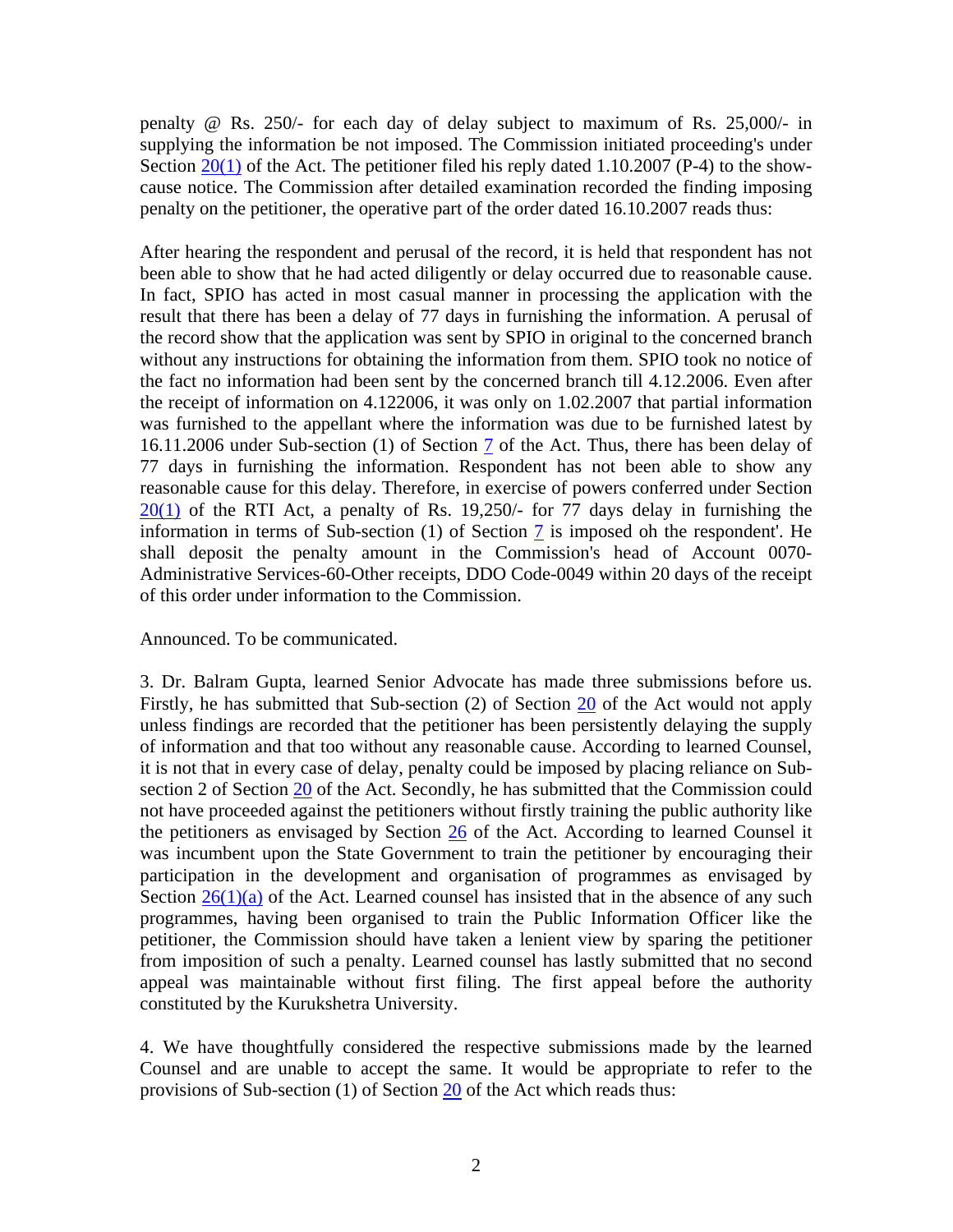20(1) Where the Central Information Commission or the State Information Commission, as the case may be, at the time of deciding any complaint or appeal is of the opinion that the Central Public Information Officer or the State Public Information Officer, as the case may be, has, without any reasonable cause, refused ,to receive an application for information or has not furnished information within the time specified under Sub-section (1) of Section  $\overline{1}$  or malafidely denied the request for information or knowingly given incorrect, incomplete or misleading information or destroyed information which was the subject of the request or obstructed in any manner in furnishing the information, it shall impose a penalty of two hundred, and fifty rupees each day till application is received or information is furnished, so however, the total amount of such penalty shall not exceed twenty-five thousand rupees.

Provided that the Central Public Information Officer or the' State Public Information Officer, as the case may be, shall be given a reasonable 6pportunity of being heard before any penalty is imposed on him;

Provided further that the burden of proving that he acted reasonably and diligently shall be on the Central Public Information Officer, or the State Public Information Officer, as the case may be.

5. A plain reading of Sub-section (1) of Section 20. of the Act makes' it obvious that the Commission could impose the penalty for the simple reasons of delay in furnishing' the information within the period specified by Sub-section (1) of Section 7 of the Act. According to Sub-section (1) of Section 7 of the Act, a period of 30 days has been provided for furnishing of information. If the information is not furnished within the time specified by 'Sub-section (1) of Section 7 of the Act then under Sub-section (1) of Section 20 of the Act, public authorities failing in furnishing the requisite information could be penalised. It is true that in cases of intentional delay, the same provision could be invoked but in cases where there is simple delay the Commission has been clothed with adequate power. Therefore, the first argument that the penalty under Sub-section (1) of Section 20 of the Act could be imposed, only in Cases where there is repeated failure to furnish the information and that too without any reasonable cause, is liable to be rejected. The Commission is empowered under Sub-section (2) of Section 20 of-the Act to recommend disciplinary action against such State/Central Public Information Officer under the service rules applicable to such officers. However, the present is hot the case of that nature because the Commission has not been invoked under Sub-section (2) of Section 20 of the Act. Hence, the argument raised is wholly misconceived and is hereby rejected.

6. The second submission that lenient view should have been taken on account of failure of the Government to organise any programme to train public authorities as envisaged by Section  $26$  of the Act is equally without merit. The Act has come in force in the year 2005 and the petitioners were required to constitute the Public Information Officer to the appropriate authorities. The petitioners could constitute the First Appellate Authority only on 2.3.2007, which resulted in filing of second appeal before the Commission. The petitioner has completely ignored the provisions of the Act and appears to have awaken only after the applicant-respondent No. 3 has asked for information and filed the first,